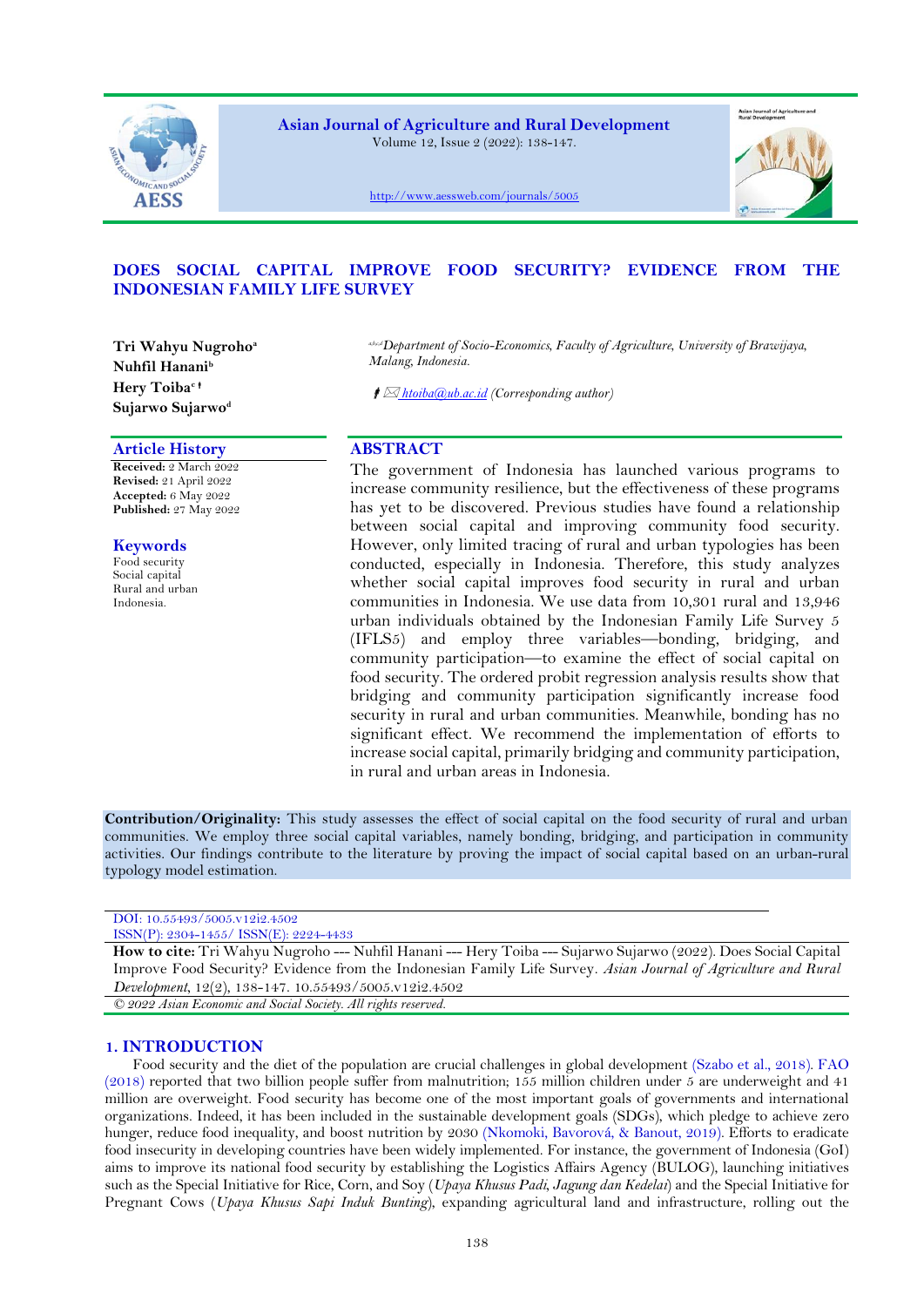Sustainable Food House Area program (KRPL), Internet-based food price updates (BKP Food Price Panel), and local food industry development programs [\(Arif, Isdijoso, Fatah, & Tamyis, 2020\)](#page-7-1).

However, [FAO, IFAD, UNICEF, WFP, and WHO \(2021\)](#page-7-2) have stated that 31 percent of Indonesian households are undernourished, and 38 percent had to cut their food consumption in 2020 compared to the previous year, suggesting that the government's efforts have not been effective. Moreover, FAO data has shown that in 2018-2020, the food insecurity rate in Indonesia rose, and more people fell within the moderate category compared to the period 2014- 2016. One possible driver is that the GoI does not consider social capital in its policy formulation. However, social capital plays an essential role in improving economic outcomes [\(Kairiza, Kembo, Magadzire, & Chigusiwa, 2021;](#page-8-1) [Muringani,](#page-8-2)  [Fitjar, & Rodríguez-Pose, 2021;](#page-8-2) [Nugroho, Hanani, Toiba, & Sujarwo, 2022\)](#page-8-3) including food security. Social capital may increase food security through the synergy created by community members' interrelationships at every level of the food supply chain, from production to consumption [\(Nosratabadi et al., 2020\)](#page-8-4).

Extensive research on the impact of social capital on food security has been carried out to examine its role in the achievement of SDGs [\(Rabbi, Hasan, & Kovács, 2021\)](#page-8-5). The results suggest that social capital positively correlates with food security [\(Niles, Rudnick, Lubell, & Cramer, 2021\)](#page-8-6). The impact is indirect yet effective; greater trust and reciprocal relationships strengthen social networks that provide mutual assistance when needed [\(Gallaher, Kerr, Njenga, Karanja, &](#page-7-3)  [WinklerPrins, 2013;](#page-7-3) [Malual & Mazur, 2022\)](#page-8-7). Food security indicators—availability, access, utilization, and stability—are closely related to social capital. Bonding plays a role in the direct distribution of food, while bridging ensures food nutrition standards [\(Paul, Paul, & Anderson, 2019\)](#page-8-8). However, [Kairiza et al. \(2021\)](#page-8-1) argued that bonding plays a more critical role in increasing food security than bridging. Either way, people who live in areas where access to food is difficult, poverty is high, and transportation is scarce should benefit from social capital because it allows them to rely on relatives or neighbors to buy food; this reduces costs and improves food variety [\(Kaiser, Barnhart, & Huber-Krum, 2020\)](#page-8-9).

The effect of social capital on food security has not been widely researched in Indonesia. Therefore, we aim to fill this gap by exploring the effect of social capital on food security in rural and urban locations. It is essential to take the urbanrural settings into consideration because of their significant differences. Urban communities tend to be more individual than rural communities [\(Freeman, 1997\)](#page-7-4). Individualism makes people pay more attention to cost-benefit, while collectivism encourages people to share resources [\(Woolcock, 1998\)](#page-9-1). In terms of food variety, rural communities may not have as many options as urban communities [\(Sibhatu & Qaim, 2017\)](#page-9-2). However, research has also shown that urban residents' purchasing power is diminishing because they have to prioritize housing costs, transportation, and electricity bills [\(Putra, Tong, & Pribadi, 2020\)](#page-8-10). Additionally, the population growth trends differ. From 1990 to 2021, the population has increased in urban areas and decreased in rural areas, by about 3 million people and -0.24 million people, respectively [\(Worldbank, 2022\)](#page-9-3). By creating two models based on spatial location, this study can inform policymakers to optimize variables, especially social capital variables, that increase food security in rural and urban communities. [OECD \(2019\)](#page-8-11) states that some policies have consequences if applied to different spatial areas because each area has a different capacity to implement policies.

This study also aims to fill the gap in the literature [\(Chhabra, Falciglia, & Lee, 2014\)](#page-7-5) by using a larger sample size to capture social capital, food security, and socio-demographics at the national level. A larger sample size represents the population more accurately [\(Biau, Kernéis, & Porcher, 2008\)](#page-7-6). The findings are expected to be more robust and capture the social capital effect on rural and urban food security.

The remainder of this paper is organized as follows. Section 2 describes the data sources, the food security, and social capital measurements, and the analyses carried out. Section 3 presents the descriptive results, the level of food security in the communities, the level of social capital, and the correlation between the two. Section 4 concludes the paper and notes the practical implications.

# **2. MATERIALS AND METHODS**

#### *2.1. Data Resources*

The data we used was from the Indonesian Family Life Survey 5 (IFLS5), a continuous survey conducted by RAND (a nonprofit organization that helps enhance policy and decision-making via research and analysis). IFLS5 was the fifth survey and was conducted in 2014-2015. The first survey was conducted in 1993, representing 83% of the population across 13 provinces in Indonesia [\(Rahman](#page-9-1) et al., 2022). The second, third, and fourth surveys were conducted in 1997, 2000, and 2007. The sample in IFLS5 was mostly the same as in the preceding surveys, i.e., family members from the households first interviewed in 1993. The sample interviewed was not 100 percent identical to the first one in the subsequent surveys. The percentage of similarity of samples between the first survey and the second, third, fourth, and fifth surveys was 94.4%, 95.3%, 93.6%, and 92%, respectively [\(Strauss, Witoelar, Sikoki, & Wattie, 2016\)](#page-9-4).

The sample in this study was household members/individuals above 15 years old. As many as 34,265 individuals from 15,351 households met this criterion. We combined the data into one file to conduct the analyses. We only used samples that had complete data. Descriptive statistics of the sample are shown in [Table 1.](#page-3-0) Samples with missing information were automatically eliminated, resulting in 24,247 individuals eligible for this study. Then we divided the samples according to their domiciles. There were 10,301 respondents from rural areas and 13,946 from urban areas. We used STATA17 to aggregate the data and perform all stages of the analyses.

#### *2.2. Food Security Measurements*

Food security was measured using the Food Consumption Score (FCS) method developed by the World Food Program (WFP), which has been used in many previous studies [\(Nkomoki et al., 2019;](#page-8-0) [Rahman, Toiba, & Huang, 2021;](#page-8-12) [Toiba, Nugroho, Retnoningsih, & Rahman, 2020;](#page-9-5) Rahman et al., 2022). It calculates food security using a person's eating frequency per week. This method was chosen because it considers more indicators than other methods. Based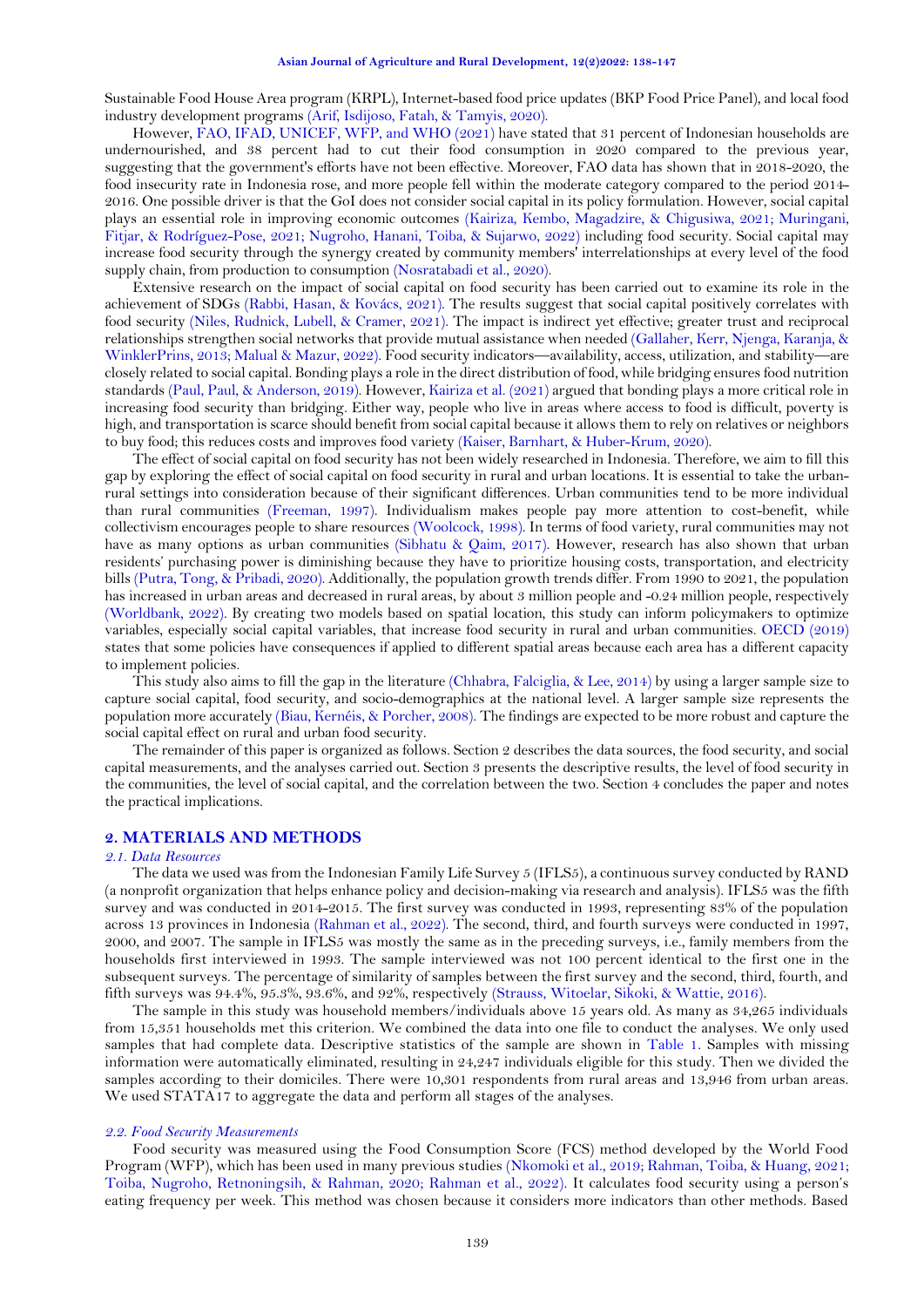on the FCS method, food security is divided into three categories—28.5 is poor,  $28.5-42$  is borderline, and  $>42$  is acceptable. FCS is calculated using the following formula:

> $FCS = (a_1 \cdot x_1) + (a_2 \cdot x_2) + (a_3 \cdot x_3) + (a_4 \cdot x_4) + (a_5 \cdot x_5) + (a_6 \cdot x_6)$ )  $(1)$

Where  $a_1-a_6$  is the weight of each food category;  $x_1-x_7$  is the frequency with which a household consumes each food category in seven days; 1 is cereals and tubers (rice, sweet potatoes, instant noodles) weighing 2 points; 2 is vegetables (green leafy vegetables, carrots) weighing 1 point; 3 is fruit (bananas, papayas, mangoes) weighing 1 point; 4 is meat and fish (eggs, fish, meat) weighing 4 points; 5 is milk weighing 4 points; 6 is sugar weighing 0.5 points.

#### *2.3. Social Capital Measurements*

We assess two types of social capital, namely bonding and bridging. Two indicators in IFLS5 are used to evaluate bonding. Firstly "*Taking into account the diversity of ethnicities in the village, I trust people with the same ethnicity as mine more*", and secondly "*Taking into account the diversity of religions in the village, I trust people with the same religion as mine more*". Meanwhile, three indicators are used to assess bridging. The first is "*I am willing to help people in this village if they need it*", the second is "*In this village, I have to be alert or someone is likely to take advantage of me*", and the third is "*I would be willing to ask my neighbors to look after my house if I leave for a few days*". The answers in IFLS5 are a 4-point Likert type scale, where 1 means strongly disagree, 2 disagree, 3 agree, and 4 strongly agree. For the second indicator on bridging, we score the opposite of the Likert answer, because it is a negative statement. Individuals who answered strongly agree on the question had high distrust/insecurity (low bridging). Therefore, the score for "strongly agree" answers is 1, and so on. That way, the results are consistent when added together.

Following previous studies, we used individual community participation as a social capital proxy [\(Cao &](#page-7-7)  [Rammohan, 2016;](#page-7-7) [Sujarwoto & Tampubolon, 2013;](#page-9-6) [Sujarwoto & Tampubolon, 2012\)](#page-9-7). The types of participation included religious activities, village improvement programs, the village financing community, the village security watch, toddler integrated service centers, elderly integrated service centers, political parties, the National Community Empowerment Program (PNPM), village libraries, cooperatives, community meetings, youth community activities, water management systems, health funds, community services, the waste management system, and Family Well-being Building (PKK) activities. The answers to the survey questions were dichotomous, with 1 if participating and 0 if not participating. The total value of individual participation was obtained by adding up the value of each participation type. A high individual score indicates a high degree of community participation.

#### *2.4. Analyses*

We applied ordered probit regression to examine the effect of social capital on food security in rural and urban communities because the variable outcome is an ordinal type of data—sequential and regular in nature—but the categories' distance has no value. The three categories in the study were 1 for poor, 2 for borderline, and 3 for acceptable. According to [Greene \(2012\)](#page-7-8), ordered probit analysis is conducted on latent outcome variables, shown by the following equation:

$$
Y_i^* = X_i \beta + \varepsilon_i \tag{2}
$$

Where  $Y_i^*$  is the unobserved latent variable;  $X_i$  shows the observed explanatory variables, namely social capital, household heads' demographics, household facilities, and household assets;  $\beta$  shows the coefficient of the explanatory variable;  $\varepsilon_i$  indicates the error term; and *i* indicates the food security category (*i* = 1, 2, 3).

In ordered probit analysis, there is a cut-off or threshold in each food security category. The following equation shows the model to be analyzed:  $\mathbb{R}^2$ 

$$
Y_i = \begin{cases} 1 & \text{if } Y_i^* \le a_1 \text{ (Poor)} \\ 2 & \text{if } a_1 < Y_i^* \le a_2 \text{ (Borderline)} \\ 3 & \text{if } Y_i^* > a_2 \text{ (Acceptable)} \end{cases} \tag{3}
$$

Where  $Y_i$  indicates the food security proxy score;  $a_1$  and  $a_2$  indicate the cut-off points of the categories.

#### **3. RESULTS AND DISCUSSION**

This section is divided into three sub-sections. The first presents the descriptive statistics and explanatory variables. We show the variable codes as a guide for future researchers who intend to examine the food security of the Indonesian population using similar IFLS5 data. We also show each variable's mean and standard deviation for rural and urban communities. The second part presents the states of food security in rural and urban communities, grouped into poor, borderline, and acceptable categories. The third section describes social capital, detailing the level of bonding, bridging, and community participation. We also measured the differences in social capital levels between rural and urban communities. The fourth section uses ordered probit regression analysis to explain the effect of social capital (bonding, bridging, community participation) on food security in rural and urban communities.

#### *3.1. Descriptive Statistics*

Based on the Food Consumption Score (FCS) calculations, individuals in rural communities (57,865) had a lower average level of food security than those in urban communities (62,399). The calculation also shows that most urban and rural individuals' food security levels fall into the acceptable category. However, individuals in rural communities had higher social capital, with bonding scoring a higher average than bridging. Meanwhile, the average participation in rural communities was 2,092 activities, higher than that in urban communities.

The average age of the household heads in rural communities was 1.305 years higher than in urban communities. Regarding gender, 93 percent and 91.5 percent of the household heads were male in rural and urban settings,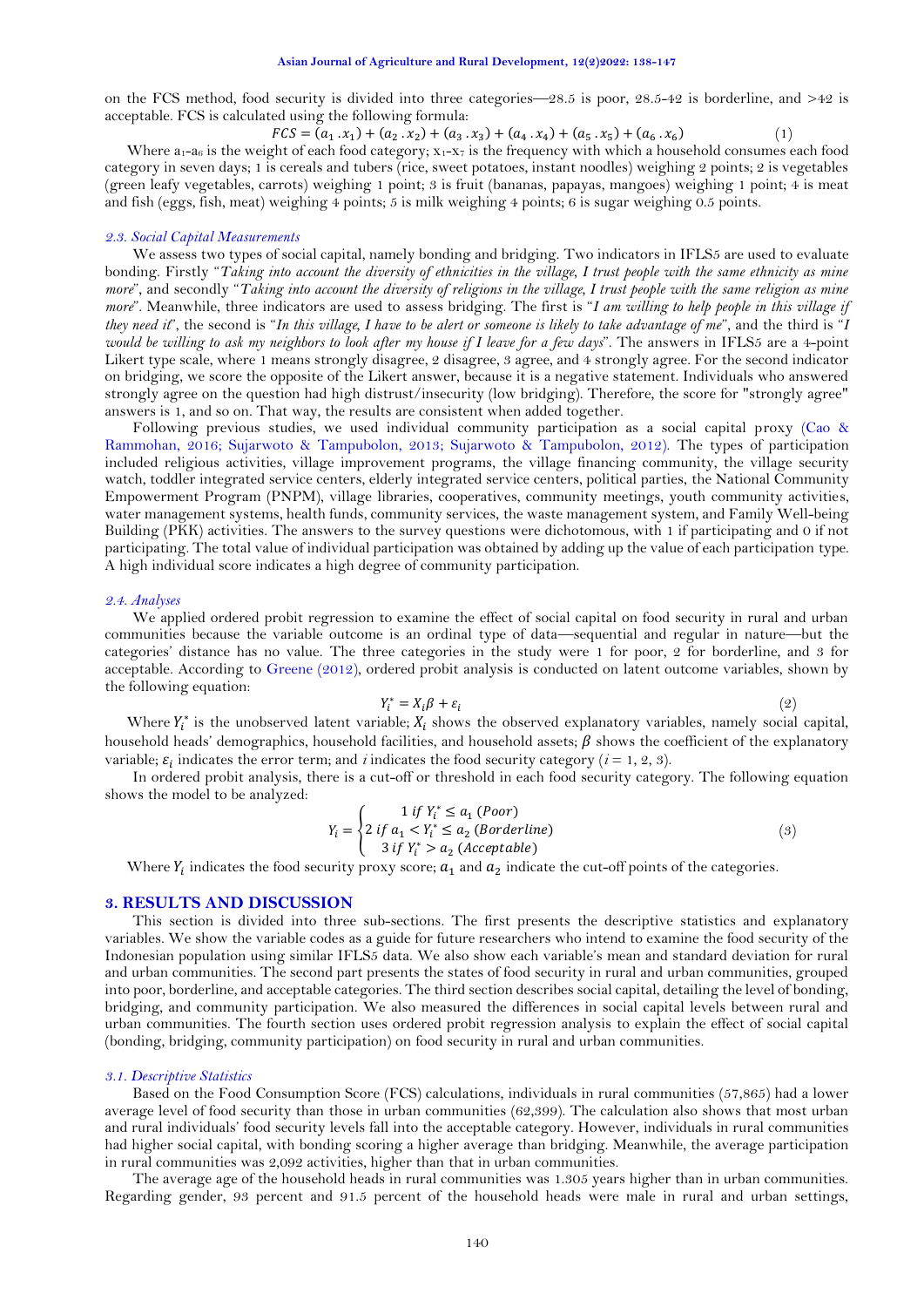respectively. We calculated the proportion of working family members against the total and found no significant difference in the ratios in rural and urban communities. Most of them were married, and very few were divorced. Marital status mattered more in rural areas than in urban areas. On average, rural people's level of education was low, with 47% having graduated from elementary school. Meanwhile, most urban people's education level was high school; some had even graduated from a university.

In terms of access to facilities, more people had access to cellphones, the Internet, and electricity in urban areas than in rural areas. Almost 100% of the sample population had access to electricity. Concerning water, urban households had to purchase more drinking water than rural households. Regarding asset ownership, such as vehicles, household equipment, credit, savings, and jewelry, the rate was higher in urban areas than in rural areas.

<span id="page-3-0"></span>

| Variable                 | <b>Definition</b>                                   | Code                | Rural      | Urban  | Diff.       |
|--------------------------|-----------------------------------------------------|---------------------|------------|--------|-------------|
| $\overline{FCS}$         | Food consumption score                              | <b>FM</b>           | 57.865     | 62.399 | $-4.534***$ |
| Food security            | The level of food security: 1 if poor, 2 if         | $\overline{\rm FM}$ | 2.622      | 2.738  | $-0.116***$ |
|                          | borderline, and 3 if acceptable                     |                     |            |        |             |
| Bonding                  | Bonding social capital                              | <b>TR</b>           | 6.012      | 5.655  | $0.357***$  |
| Bridging                 | Bridging sosial capital                             | <b>TR</b>           | 8.079      | 7.930  | $0.149***$  |
| Participation            | Total individual participation in the community     | PM                  | 2.092      | 1.896  | $0.195***$  |
| Age                      | Age of head of household                            | AR09                | $45.165\,$ | 43.860 | $1.305***$  |
| <b>Sex</b>               | 1 if head of household male, 0 otherwise            | COV <sub>5</sub>    | 0.930      | 0.915  | $0.015***$  |
| Worksize                 | Proportion of total working family members to       | $\overline{SC17}$   | 0.485      | 0.485  | $-0.001$    |
|                          | family size                                         |                     |            |        |             |
| Married                  | 1 if the head of the household is married, 0        | COV <sub>4</sub>    | 0.918      | 0.893  | $0.024***$  |
|                          | otherwise                                           |                     |            |        |             |
| Unmarried                | 1 if the head of the household is unmarried, 0      | COV <sub>4</sub>    | 0.013      | 0.036  | $-0.023***$ |
|                          | otherwise                                           |                     |            |        |             |
| Separated                | 1 if the head of the household is separated, 0      | COV <sub>4</sub>    | 0.004      | 0.005  | $-0.001$    |
|                          | otherwise                                           |                     |            |        |             |
| Divorced                 | 1 if the head of the household is divorced, 0       | COV <sub>4</sub>    | $0.015\,$  | 0.018  | $-0.002$    |
|                          | otherwise                                           |                     |            |        |             |
| $\mathop{\hbox{\rm ES}}$ | 1 if the head of the household graduated from       | AR16                | 0.470      | 0.299  | $0.171$ *** |
|                          | elementary school, 0 otherwise                      |                     |            |        |             |
| <b>JHS</b>               | 1 if the head of the household graduated from       | AR16                | 0.175      | 0.159  | $0.016***$  |
|                          | junior high school, 0 otherwise                     |                     |            |        |             |
| <b>SHS</b>               | 1 if the head of the household graduated from       | AR16                | 0.194      | 0.340  | $-0.146***$ |
|                          | senior high school, 0 otherwise                     |                     |            |        |             |
| College                  | 1 if the head of household graduated from college,  | AR16                | 0.070      | 0.165  | $-0.095***$ |
|                          | 0 otherwise                                         |                     |            |        |             |
| Cellphone                | 1 if the household has a cell phone, 0 otherwise    | DLo3b               | 0.659      | 0.799  | $-0.140***$ |
| Internet                 | 1 if the household has internet access, 0 otherwise | DLo3d               | 0.239      | 0.433  | $-0.194***$ |
| Electricity              | 1 if the household uses electricity, 0 otherwise    | KR11                | 0.987      | 0.997  | $-0.010***$ |
| Water                    | 1 if the household buys drinking water, 0           | KR13b               | 0.242      | 0.511  | $-0.268***$ |
|                          | otherwise                                           |                     |            |        |             |
| Housing                  | 1 if the household has its own house, 0 otherwise   | KR03                | 0.857      | 0.655  | $0.201$ *** |
| Vehicle                  | 1 if the household owns cars, boats, bicycles,      | HR01                | 0.712      | 0.810  | $-0.098***$ |
|                          | motorbikes, etc., 0 otherwise                       |                     |            |        |             |
| Savings                  | 1 if the household has savings/certificate of       | $\overline{HR01}$   | 0.218      | 0.363  | $-0.144***$ |
|                          | deposit/stocks, 0 otherwise                         |                     |            |        |             |
| Appliances               | 1 if the household has a radio, tape recorder, tv,  | HR01                | 0.968      | 0.989  | $-0.021***$ |
|                          | fridge, sewing or washing machine, VCD player,      |                     |            |        |             |
|                          | handphone, etc., 0 otherwise                        |                     |            |        |             |
| Receivables              | 1 if the household has receivables, 0 otherwise     | HR01                | 0.106      | 0.130  | $-0.024***$ |
| Jewelry                  | 1 if the household owns jewelry, 0 otherwise        | HR01                | 0.430      | 0.510  | $-0.080***$ |

**Table 1.** Definitions and descriptive statistic variables in rural (10,301) and urban (13,946) households.

**Note:** \*\*\* indicates a 1% level of significance.

The FCS consumption indicators are shown in [Table 2.](#page-4-0) Urban households had higher weekly consumption rates for almost all food indicators. In the staple food indicator, weekly rice consumption was the highest compared to sweet potato and instant noodle consumption. Rural and urban households consume rice almost every day because the general belief is that it is not a real meal if it does not include rice, and one will not sleep well if they have not had a rice-based meal [\(Bhanbhro, Kamal, Diyo, Lipoeto, & Soltani, 2020\)](#page-7-9). Meanwhile, consumption of sweet potatoes and instant noodles was relatively low as the average weekly consumption is 0.620 and 1.694 days (rural); 0.658 and 1.747 days (urban). This shows that, on average, rural and urban communities consume sweet potatoes and instant noodles fewer than two days a week.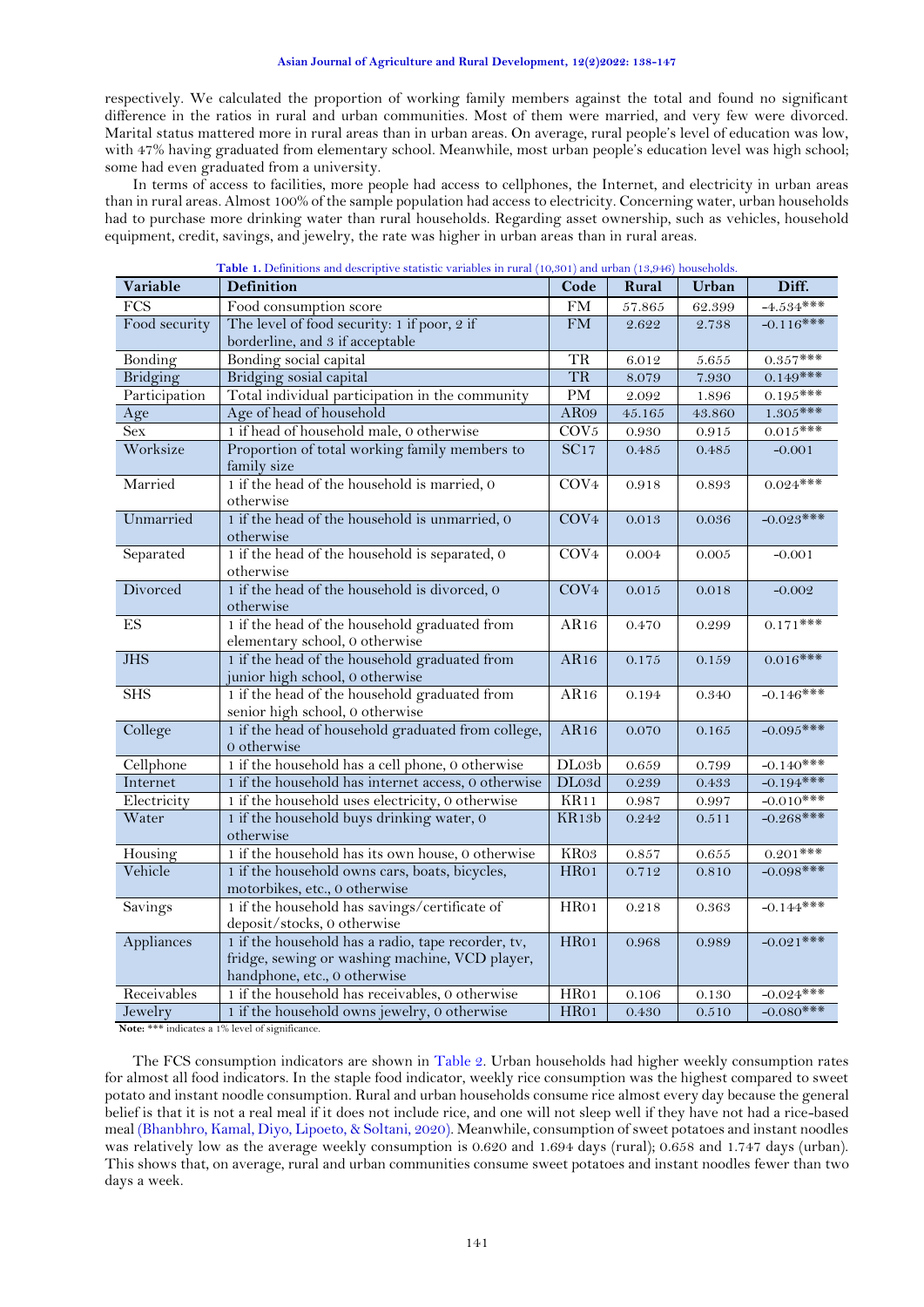#### **Asian Journal of Agriculture and Rural Development, 12(2)2022: 138-147**

As for vegetable consumption, there was no further explanation in the IFLS5 dataset about the two categories: green leafy vegetables and carrots. We assume that the vegetables in question were vegetables other than carrots. The results show that rural communities consumed more vegetables each week than urban communities, most probably because they had easier access to vegetable yields [\(Walsh & Van Rooyen, 2015\)](#page-9-8). However, in general, the vegetable consumption of both urban and rural communities was high; they consumed vegetables 4-5 days a week. Regarding carrot consumption, rural people's weekly consumption was significantly lower than urban people's, in line with past research [\(Lucier & Lin, 2011\)](#page-8-13).

Meanwhile, for eggs and meat, the weekly consumption in urban areas was higher than in rural areas, while fish consumption was the opposite. On average, the weekly consumption of eggs, fish, and meat was between 1 and 3 days. Regarding milk and sugar, consumption was higher in urban communities. We do not discuss any recommended or ideal consumption patterns for each food product because the IFLS5 dataset does not include complete data on the number of products consumed by the individuals.

<span id="page-4-0"></span>

| Variable              |       | Rural     |       | Urban   | Mean diff.   |  |
|-----------------------|-------|-----------|-------|---------|--------------|--|
|                       | Mean  | Std. dev. | Mean  | Std dev |              |  |
| 1. Cereals and tubers | 9.273 | 2.319     | 9.365 | 2.288   | $-0.092***$  |  |
| Sweet potatoes        | 0.620 | 1.162     | 0.658 | 1.239   | $-0.037**$   |  |
| Instant noodle        | 1.694 | 1.942     | 1.747 | 1.884   | $-0.052**$   |  |
| Rice                  | 6.958 | 0.445     | 6.961 | 0.431   | $-0.002$     |  |
| 2. Vegetables         | 4.753 | 3.167     | 5.029 | 3.439   | $-0.276***$  |  |
| Green leafy veg.      | 4.121 | 2.624     | 3.997 | 2.637   | $0.124***$   |  |
| Carrot                | 0.631 | 1.401     | 1.032 | 1.678   | $-0.400$ *** |  |
| 3. Fruits             | 2.759 | 3.197     | 2.998 | 3.331   | $-0.238***$  |  |
| Banana                | 1.363 | 1.937     | 1.431 | 1.979   | $0.068***$   |  |
| Papaya                | 0.412 | 1.050     | 0.628 | 1.353   | $-0.215***$  |  |
| Mango                 | 0.984 | 1.873     | 0.939 | 1.763   | $0.045*$     |  |
| 4. Meat and fish      | 6.811 | 4.105     | 7.293 | 4.012   | $-0.483***$  |  |
| Egg                   | 2.276 | 2.086     | 2.692 | 2.080   | $-0.416***$  |  |
| Fish                  | 3.306 | 2.710     | 2.799 | 2.450   | $0.507***$   |  |
| Meat                  | 1.229 | 1.633     | 1.803 | 1.916   | $-0.574***$  |  |
| $5.$ Milk             | 0.935 | 2.008     | 1.354 | 2.329   | $-0.419***$  |  |
| 6. Sugar              | 1.650 | 2.377     | 2.108 | 2.553   | $-0.457***$  |  |

**Table 2.** Statistical descriptive of FCS indicators based on rural (10,301) and urban (13,946) locations.

**Note:** \*\*\*, \*\*, and \* indicate 1, 5, and 10% levels of significance, respectively.

### *3.2. Community Food Security*

Food security was generally lower in rural areas than in urban areas, as shown in [Figure 1,](#page-4-1) with more people falling into poor and borderline categories. In urban areas, more people fell into the acceptable category. The average FCS scores for rural communities in the poor, borderline, and acceptable categories are 22.882, 35.901, and 68.294, respectively; while urban communities are 23.582, 36.385, and 70.225, respectively. These results indicate that rural communities are more vulnerable than urban communities, which is in line with the results of past studies [\(Sibhatu &](#page-9-2)  [Qaim, 2017;](#page-9-2) [Walsh & Van Rooyen, 2015\)](#page-9-8). There are two plausible explanations for this finding. First, the urban infrastructure is more established; this is an essential driver of economic growth and welfare [Sen \(2012\)](#page-8-14). Meanwhile, poor road infrastructure may hinder the rural communities' access to the markets. Markets play an essential role in maintaining people's food security by ensuring price stability. Poor infrastructure may lead to inefficiency and seasonal price fluctuations. Traders may also choose to increase food prices because the distribution is difficult and costly. Overall, this reduces rural consumers' access to food.

<span id="page-4-1"></span>

That is to say, good infrastructure would make it easier for rural communities to access more affordable and diverse foods [\(Memon & El Bilali, 2019;](#page-8-15) [Sibhatu & Qaim, 2017\)](#page-9-2). Therefore, the construction of rural infrastructure needs to be prioritized through investment in roads, bridges, clean water sources, sanitation, irrigation, energy, telecommunications, warehousing, and storage facilities [\(Memon & El Bilali, 2019\)](#page-8-15). The second possible cause of lower rural food security is the different economic conditions. Individuals in urban communities earn higher incomes than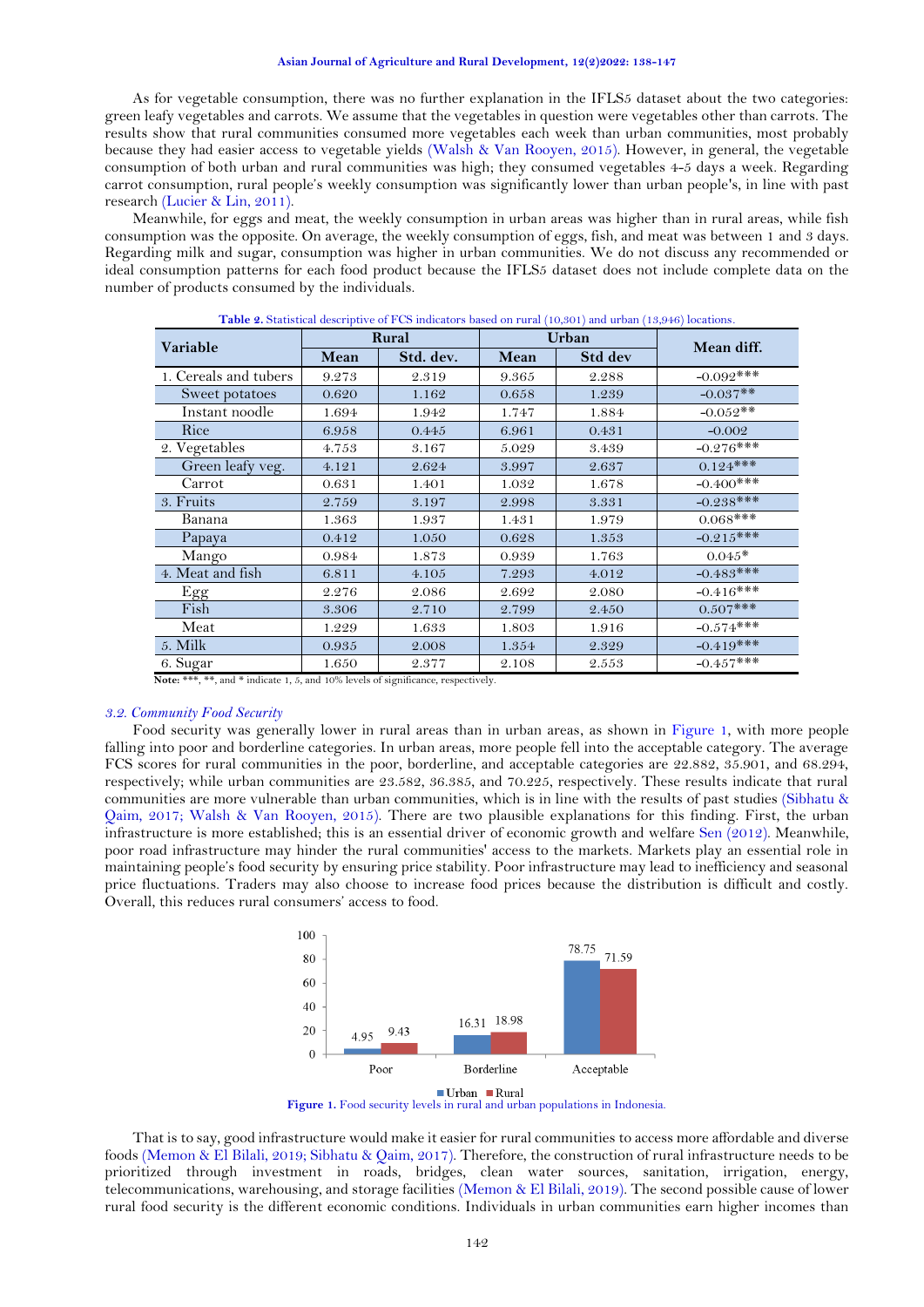those in rural communities, so their purchasing power is higher [\(Walsh & Van Rooyen, 2015\)](#page-9-8). As centers of economic growth, cities have technological resources, economies of scale, and a significant market share. Meanwhile, the countryside has more natural and production resources. Mutualist relationships should be fostered to resolve the problems facing both urban and rural areas [\(McGee, 2008\)](#page-8-16).

### *3.3. Community Social Capital*

We assessed social capital levels by examining bonding, bridging, and community participation. The results show that the social capital level in rural communities is higher than in urban communities (se[e Table 3\)](#page-5-0), which aligns with previous research [\(Kairiza et al., 2021\)](#page-8-1). Activities among community members of the same religion and ethnicity were common in rural areas. Bonding increases with the length of time people have lived in rural areas [\(Sørensen, 2014\)](#page-9-9) as does bridging. [Sen \(2012\)](#page-8-14) stated that bridging is higher in rural communities because they have traditional ceremonies or local culture that must be observed by all community members regardless of status/class. These do not exist in urban areas, where the only social events that bring people together are weddings and funerals. In rural areas, there are also cooperatives where members can socialize during meetings. [Sedana, Ambarawati, and Windia \(2014\)](#page-8-17) found that cooperatives improve community interactions and foster trust among people. Regarding community participation, on average, individuals in rural and urban communities participated in 2.092 and 1.896 activities, respectively. Participation in rural communities is higher because society is more communal and collectivist. Meanwhile, urban communities tend to be more individualistic [\(Ma, Pei, & Jin, 2015\)](#page-8-18).

|  |  |  |  |  | Table 3. Differences in social capital and participation in rural (10,301) and urban (13,946) communities. |  |  |  |  |
|--|--|--|--|--|------------------------------------------------------------------------------------------------------------|--|--|--|--|
|--|--|--|--|--|------------------------------------------------------------------------------------------------------------|--|--|--|--|

<span id="page-5-0"></span>

| <b>Social Capital</b>                                                                                                                         | Rural                | Urban | <b>Difference</b> | t value     |
|-----------------------------------------------------------------------------------------------------------------------------------------------|----------------------|-------|-------------------|-------------|
| Bonding                                                                                                                                       | 6.012                | 5.655 | 0.357             | $25.667***$ |
| Bridging                                                                                                                                      | 8.078                | 7.929 | 0.149             | $12.388***$ |
| Participation                                                                                                                                 | 2.092                | 1.896 | 0.195             | $8.049***$  |
| $\frac{1}{2}$ . The contract of $\frac{1}{2}$ . The contract of $\frac{1}{2}$ is the contract of $\frac{1}{2}$<br>$\sim$ $\sim$ $\sim$ $\sim$ | $\sim$ $\sim$ $\sim$ |       |                   |             |

<span id="page-5-1"></span>

| Table 4. Results of ordered probit regression analysis. |              |                    |          |             |           |         |  |
|---------------------------------------------------------|--------------|--------------------|----------|-------------|-----------|---------|--|
| Food                                                    |              | Rural              |          | Urban       |           |         |  |
| Security                                                | Coefficient  | Std err            | z value  | Coefficient | Std err   | z value |  |
| Bonding                                                 | $-0.004$     | 0.013              | $-0.27$  | $-0.011$    | 0.011     | $-1.02$ |  |
| Bridging                                                | $0.026*$     | 0.014              | 1.82     | $0.028**$   | 0.013     | 2.13    |  |
| Participation                                           | $0.031***$   | 0.007              | 4.32     | $0.046***$  | 0.007     | 6.64    |  |
| Age                                                     | $0.003**$    | 0.001              | 2.43     | $0.003$ *** | 0.001     | 2.80    |  |
| <b>Sex</b>                                              | $-0.113$     | 0.069              | $-1.63$  | $-0.016$    | 0.059     | $-0.28$ |  |
| Worksize                                                | 0.036        | 0.058              | 0.63     | $-0.031$    | 0.053     | $-0.59$ |  |
| Married                                                 | $0.216***$   | 0.076              | 2.82     | 0.048       | 0.073     | 0.67    |  |
| Unmarried                                               | 0.130        | 0.136              | $0.95\,$ | 0.111       | 0.095     | 1.17    |  |
| Separated                                               | 0.250        | 0.225              | 1.11     | 0.020       | 0.173     | 0.11    |  |
| Divorced                                                | 0.117        | 0.120              | 0.97     | $-0.058$    | 0.100     | $-0.58$ |  |
| ES                                                      | $-0.176$ *** | 0.046              | $-3.78$  | $-0.078$    | 0.060     | $-1.29$ |  |
| <b>JHS</b>                                              | $-0.005$     | 0.055              | $-0.09$  | 0.074       | 0.065     | 1.14    |  |
| <b>SHS</b>                                              | $0.127***$   | 0.056              | 2.27     | $0.188$ *** | 0.063     | 3.00    |  |
| College                                                 | $0.408***$   | 0.079              | 5.16     | $0.435***$  | 0.071     | 6.17    |  |
| Cellphone                                               | $0.173***$   | 0.030              | 5.83     | $0.152***$  | 0.031     | 4.85    |  |
| Internet                                                | $0.201$ ***  | 0.035              | 5.69     | $0.270***$  | 0.028     | 9.55    |  |
| Electricity                                             | $-0.012$     | 0.107              | $-0.11$  | $0.407**$   | 0.185     | 2.2     |  |
| Water                                                   | $0.257***$   | 0.032              | 7.96     | $0.203$ *** | $0.025\,$ | 8.13    |  |
| Housing                                                 | $0.083**$    | 0.039              | 2.14     | $0.105***$  | 0.028     | 3.82    |  |
| Vehicle                                                 | $0.054*$     | 0.029              | 1.85     | $0.057*$    | 0.030     | 1.86    |  |
| Savings                                                 | $0.164***$   | 0.035              | 4.62     | $0.126***$  | 0.028     | 4.52    |  |
| Appliances                                              | $0.366***$   | 0.070              | 5.26     | $0.215**$   | 0.102     | 2.11    |  |
| Receivables                                             | $0.192***$   | 0.047              | 4.08     | $0.204***$  | 0.041     | 5.02    |  |
| Jewelry                                                 | $0.191$ ***  | 0.028              | 6.85     | $0.123***$  | 0.025     | 4.82    |  |
| /cut1                                                   | $-0.122$     | 0.201              | $-0.61$  | $-0.028$    | 0.253     | $-0.11$ |  |
| /cut2                                                   | $0.670$ ***  | 0.201              | 3.33     | $0.885***$  | 0.253     | 3.49    |  |
| LR Chi $2(24)$                                          |              | 765.660<br>988.440 |          |             |           |         |  |
| Prob.                                                   |              | 0.000              |          |             | 0.000     |         |  |
| Pseudo R <sub>2</sub>                                   |              | 0.048              |          | 0.056       |           |         |  |
| Obs.                                                    |              | 10,301             |          |             | 13,946    |         |  |
| Log likelihood                                          |              | $-7623.588$        |          | $-8328.329$ |           |         |  |

**Note:** \*\*\* indicates a 1% level of significance.

**Note:** \*\*\*,  $\frac{1}{2}$  and  $\frac{1}{2}$  indicate 1, 5, and 10% levels of significance, respectively.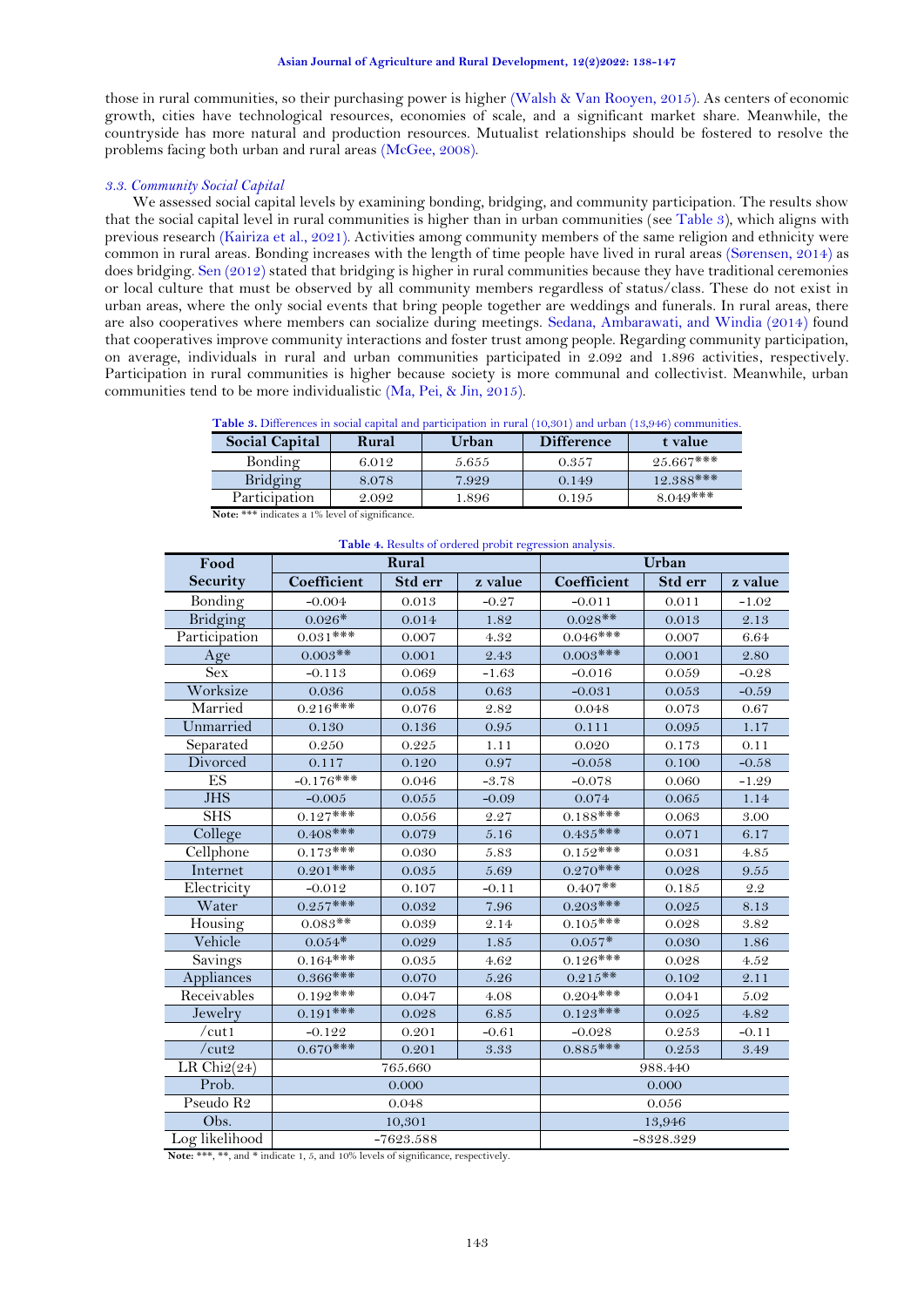#### *3.4. Effects of Social Capital on Food Security*

[Table 4](#page-5-1) demonstrates that there are different approaches to improving food security. Socializing with different groups (bridging) and community participation positively affect the probability of increasing food security in rural and urban communities. Meanwhile, bonding has no significant effect.

This finding is sufficient to show the importance of social capital in increasing food security, in line with previous studies [\(Cheevapattananuwong, Baldwin, Lathouras, & Ike, 2020;](#page-7-10) [Gray, Guzman, Glowa, & Drevno, 2014;](#page-7-11) [Martin,](#page-8-19)  [Rogers, Cook, & Joseph, 2004;](#page-8-19) [Nosratabadi et al., 2020;](#page-8-4) [Olivier & Heinecken, 2017;](#page-8-20) [Paul et al., 2019;](#page-8-8) [Sseguya, Mazur,](#page-9-10)  [& Flora, 2018\)](#page-9-10). Community networks allow people to exchange information, resources, and support when facing problems such as high food demand but low supply [\(Nosratabadi et al., 2020\)](#page-8-4). Hence, individuals with high social capital tend to have better food security. For example, they find it easier to obtain food, money, and vehicle loans from relatives, friends, or other communities. They may also receive food from the community or group during events [\(Martin et al.,](#page-8-19)  [2004;](#page-8-19) [Paul et al., 2019\)](#page-8-8). The impact of bridging is also apparent in Indonesia. When an area experiences natural disasters such as floods, tsunamis, earthquakes, etc., which often result in heavy losses, people from other regions provide assistance and relief regardless of familial, ethnic, or religious ties. [Cheevapattananuwong et al. \(2020\)](#page-7-10) conducted a study in Thailand and found the same result: people were actively involved in helping other groups in times of crisis, regardless of their backgrounds and geographical areas.

The GoI has created a community garden program to boost community food security, namely the Sustainable House Food Area. Judging from the decreasing food insecurity, we can assume the program has emphasized social capital or that the program nurtures social capital by default. Community gardens naturally foster networking because planting, caring for, and harvesting plants requires collaboration among community members [\(Gray et al., 2014\)](#page-7-11). Urban farming impacts income, psychological well-being, and food security in urban communities by increasing social capital. Higher social capital provides access to external resources because the network among community members is more robust. People find it easier to access foods during shocks such as decreased productivity and crop failure [\(Niles](#page-8-6)  [et al., 2021;](#page-8-6) [Olivier & Heinecken, 2017\)](#page-8-20). [Sseguya et al. \(2018\)](#page-9-10) stated that the importance of bridging lies in the ability to reach external facilities. These include access to inputs, markets, training, information, and agricultural credit. This kind of access supports community development, which in turn strengthens food security.

We also found that bridging and community participation are more sensitive in increasing food security. We assume that urban people are pragmatic and prefer to engage in profitable activities such as business practices. They network with other individuals with the same business interests to support their goals and increase their income, impacting their welfare and food security. In addition, urban people are also more selective in choosing friends. They prioritize those who can give them added value. A study in Austria found that rural people interact more with family, while urban people interact more with friends [\(Glatz & Bodi-Fernandez, 2020\)](#page-7-12).

The age of the household head has a positive effect on food security both in rural and urban communities. The older and the more experienced the household head is, the lower the chances of food insecurity [\(Zhou et al., 2019\)](#page-9-11). However, the household head's age and gender do not significantly impact the community's food security. Interestingly, marital status only affects food security in rural communities, not in urban communities. Married rural household heads have a higher level of food security than those with other marital statuses, but these statuses have no effect in urban communities. These results make sense because urban households tend to be more independent; they do not depend on other household members for food access. This is different in rural areas, where homemakers play a crucial role in determining consumption patterns.

The education of the household head is an essential factor in increasing individual food security. In both urban and rural communities, those with high school and university diplomas have higher levels of food security than those with other qualifications. This is because the higher the degree, the better-paying the jobs are [\(Sseguya et al., 2018\)](#page-9-10). Also, for female household heads, education could help them calculate the nutritional value of the meals served to household members [\(Olatunji et al., 2022;](#page-8-21) [Zhou et al., 2019\)](#page-9-11). For those with jobs in the agricultural sector, education increases their capacity to adopt technology, access to markets, and access to cultivation information to improve productivity and income [\(Mango, Zamasiya, Makate, Nyikahadzoi, & Siziba, 2014\)](#page-8-22). Rural household heads who completed elementary school have a lower level of food security than others. However, this does not affect urban household heads significantly, most probably because people with a low level of education can still make a living and purchase food in urban areas.

Rural and urban households with cellphone and Internet access tend to have better food security. With this access, household members can quickly gather information about healthy food, healthy lifestyles, good bargains, and more [\(Liang, Shrestha, Ghosh, &](#page-8-23) Webb, 2020). Information related to food can be found on the Internet, and access to this information helps people make better choices [\(Ezeoha, Obi, Igwe, & Ezeruigbo, 2020;](#page-7-13) [Mwalupaso, Wang, Eshetie, &](#page-8-24)  [Tian, 2020\)](#page-8-24). In addition, owning a cellphone and having Internet access indirectly increase food security by increasing household income [\(Liang et al., 2020\)](#page-8-23). Furthermore, access to electricity in urban areas significantly affects the individual's chances of being food secure. However, this is not the case in rural areas. The reason may be that rural households do not rely 100 percent on electricity to sustain their daily lives, so it is not a determinant of food security. In contrast, urban households' access to electricity is critical and is an indicator of their welfare [\(Mwangi et al., 2020\)](#page-8-25). Regarding access to clean water, rural and urban households that purchase drinking water show a higher level of food security than those that do not. This may be because the level of effort they put into obtaining healthy drinking means that quality food must also be available. House ownership also significantly affects rural and urban households, with those who own their homes having higher food security than those who do not [\(Guo, 2011\)](#page-7-14).

Finally, we traced four types of household assets in this study; the results show that all assets have a positive and significant impact on individual food security. Vehicle ownership has a positive effect because it allows people to access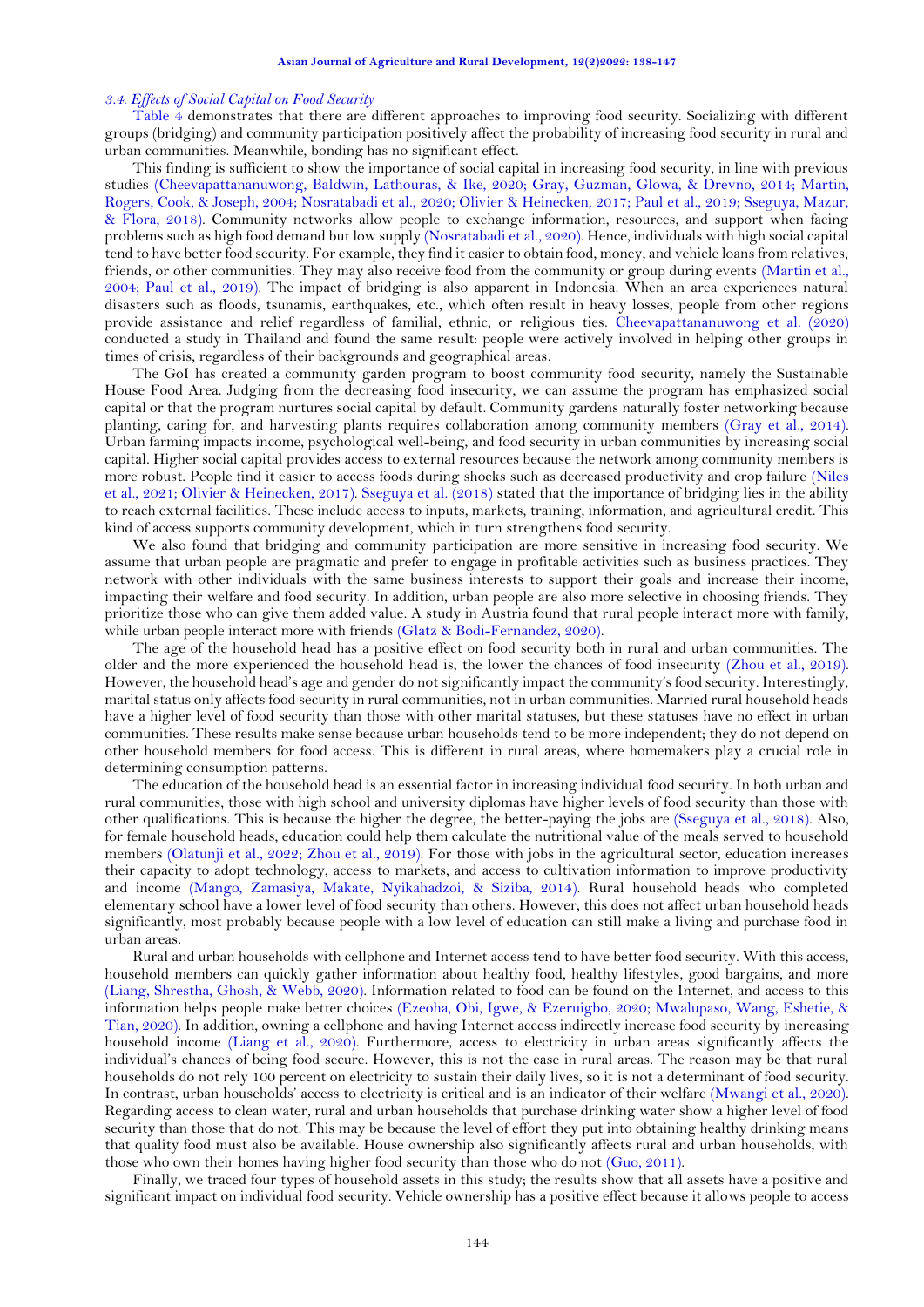food stores and markets more easily [\(Martinez, Clark, & Gudzune, 2019\)](#page-8-26) and choose food stores that sell quality products at low prices [\(Guo, 2011\)](#page-7-14). Savings also have a positive effect because when the household faces a difficult time, they can withdraw money from the savings account [\(Guo, 2011;](#page-7-14) [Yenerall & Jensen, 2022\)](#page-9-12). Household supplies, loans, and jewelry also positively affect food security because they are indicators of household wealth. Households with these assets tend to have high incomes and can meet their food needs with sufficient quantity and quality.

### **4. CONCLUSIONS**

This study has analyzed the effect of social capital on food security in rural and urban communities in Indonesia. We used cross-sectional data on rural and urban populations obtained from the IFLS5 data. We used the Food Consumption Score (FCS) method to assess the level of individual food security; then, we grouped the scores into three categories, namely acceptable, borderline, and poor. We used three social capital proxies, namely bonding, bridging, and community participation, and analyzed their effects using ordered probit regression analysis.

The empirical results show a significant positive effect of bridging and community participation on individual food security. Meanwhile, bonding has no significant effect. Interestingly, bridging and community participation have a more significant effect on urban individuals than on those in rural areas. In addition, we found that age, education, cellphone ownership, Internet access, electricity access, drinking water access, house ownership, and asset ownership (vehicles, savings, household equipment, loans, and jewelry) had a significant positive effect on individuals' food security.

Our results show the importance of including social capital, especially bridging and community participation, in efforts to improve the food security of rural and urban communities. We found higher levels of social capital in rural than in urban communities but lower levels of food security. This result suggests the need to maximize the role of social capital in improving the food security of rural and urban communities. We also believe that social capital will only require a low cost to implement [\(Rayamajhee & Bohara, 2019\)](#page-8-27).

**Funding:** This study received no specific financial support.

**Competing Interests:** The authors declare that they have no competing interests. **Authors' Contributions:** All authors contributed equally to the conception and design of the study.

Views and opinions expressed in this study are those of the authors views; the Asian Journal of Agriculture and Rural Development shall not be responsible or answerable for any loss, damage, or liability, etc. caused in relation to/arising out of the use of the content.

### **REFERENCES**

- <span id="page-7-1"></span>Arif, S., Isdijoso, W., Fatah, A. R., & Tamyis, A. R. (2020). *Strategic review of food security and nutrition in Indonesia*. Jakarta: Smeru Research Institute.
- <span id="page-7-9"></span>Bhanbhro, S., Kamal, T., Diyo, R. W., Lipoeto, N. I., & Soltani, H. (2020). Factors affecting maternal nutrition and health: A qualitative study in a matrilineal community in Indonesia. *PLoS One, 15*(6), 1–16.Available at: https://doi.org/10.1371/journal.pone.0234545.
- <span id="page-7-6"></span>Biau, D. J., Kernéis, S., & Porcher, R. (2008). Statistics in brief: The importance of sample size in the planning and interpretation of medical research. *Clinical Orthopaedics and Related Research, 466*(9), 2282–2288.Available at: https://doi.org/10.1007/s11999-008-0346-9.
- <span id="page-7-7"></span>Cao, J., & Rammohan, A. (2016). Social capital and healthy ageing in Indonesia. *BMC Public Health, 16*(1), 1-14.Available at: https://doi.org/10.1186/s12889-016-3257-9.
- <span id="page-7-10"></span>Cheevapattananuwong, P., Baldwin, C., Lathouras, A., & Ike, N. (2020). Social capital in community organizing for land protection and food security. *Land, 9*(3), 69.Available at: https://doi.org/10.3390/land9030069.
- <span id="page-7-5"></span>Chhabra, S., Falciglia, G. A., & Lee, S.-Y. (2014). Social capital, social support, and food insecurity in food pantry users. *Ecology of Food and Nutrition, 53*(6), 678-692.Available at: https://doi.org/10.1080/03670244.2014.933737.
- <span id="page-7-13"></span>Ezeoha, A. E., Obi, A., Igwe, A., & Ezeruigbo, C. (2020). The mobile phone revolution, the Internet and rural electricity: What are the implications for food security in Africa? *Information Development, 36*(4), 603-622.Available at: https://doi.org/10.1177/0266666919884991.
- <span id="page-7-0"></span>FAO. (2018). Food outlook - biannual report on global food markets. FAO. Retrieved from [www.fao.org/publications.](http://www.fao.org/publications)
- <span id="page-7-2"></span>FAO, IFAD, UNICEF, WFP, & WHO. (2021). *The state of food security and nutrition in the world: Transforming food systems for food security, improved nutrition and affordable healthy diets for all*. Rome: FAO.
- <span id="page-7-4"></span>Freeman, M. A. (1997). Demographic correlates of individualism and collectivism: A study of social values in Sri Lanka. *Journal of Cross-Cultural Psychology, 28*(3), 321–341.Available at: https://doi.org/https://doi.org/10.1177/0022022197283007.
- <span id="page-7-3"></span>Gallaher, C. M., Kerr, J. M., Njenga, M., Karanja, N. K., & WinklerPrins, A. M. (2013). Urban agriculture, social capital, and food security in the Kibera slums of Nairobi, Kenya. *Agriculture and human values, 30*(3), 389-404.Available at: https://doi.org/10.1007/s10460-013-9425-y.
- <span id="page-7-12"></span>Glatz, C., & Bodi-Fernandez, O. (2020). Individual social capital and subjective well-being in urban-and rural Austrian areas. *Austrian Journal for Sociology, 45*(2), 139-163.Available at: https://doi.org/10.1007/s11614-020-00399-9.
- <span id="page-7-11"></span>Gray, L., Guzman, P., Glowa, K. M., & Drevno, A. G. (2014). Can home gardens scale up into movements for social change? The role of home gardens in providing food security and community change in San Jose, California. *Local Environment, 19*(2), 187-203.Available at: https://doi.org/10.1080/13549839.2013.792048.
- <span id="page-7-8"></span>Greene, W. W. H. (2012). *Econometric analysis* (7th ed. Vol. 97). New Jersey: Prentice Hall-Pearson.
- <span id="page-7-14"></span>Guo, B. (2011). Household assets and food security: Evidence from the survey of program dynamics. *Journal of Family and Economic Issues, 32*(1), 98-110.Available at: https://doi.org/10.1007/s10834-010-9194-3.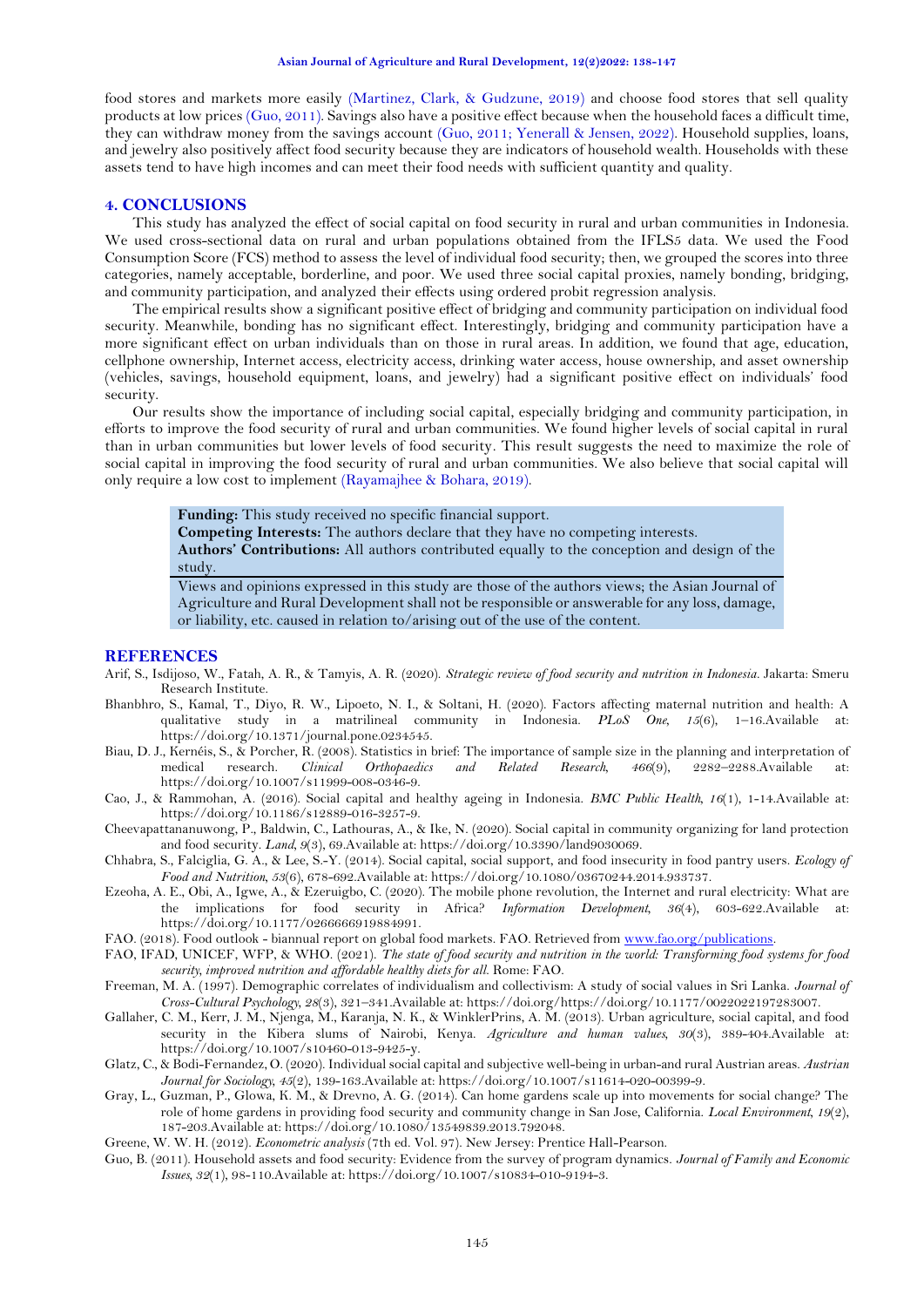- <span id="page-8-1"></span>Kairiza, T., Kembo, G., Magadzire, V., & Chigusiwa, L. (2021). Gender gap in the impact of social capital on household food security in Zimbabwe: Does spatial proximity matter? *Review of Economics of the Household*, 1-23.Available at: https://doi.org/10.1007/s11150-021-09592-5.
- <span id="page-8-9"></span>Kaiser, M., Barnhart, S., & Huber-Krum, S. (2020). Measuring social cohesion and social capital within the context of community food security: A confirmatory factor analysis. *Journal of Hunger & Environmental Nutrition, 15*(5), 591-612.Available at: https://doi.org/10.1080/19320248.2019.1640161.
- <span id="page-8-23"></span>Liang, L., Shrestha, R., Ghosh, S., & Webb, P. (2020). Using mobile phone data helps estimate community-level food insecurity: Findings from a multi-year panel study in Nepal. *PLoS One, 15*(11), e0241791.Available at: https://doi.org/10.1371/journal.pone.0241791.
- <span id="page-8-13"></span>Lucier, G., & Lin, B. H. (2011). Factors affecting carrot consumption in the United States. Outlook Report from the Economic Research Service/USDA. No. VGS-31901.
- <span id="page-8-18"></span>Ma, Q., Pei, G., & Jin, J. (2015). What makes you generous? The influence of rural and urban rearing on social discounting in China. *PLoS One, 10*(7), e0133078.Available at: https://doi.org/10.1371/journal.pone.0133078.
- <span id="page-8-7"></span>Malual, J. D., & Mazur, R. E. (2022). Social capital and food security in post-conflict rural Lira District, Northern Uganda. *Disasters, 46*(1), 80-94.Available at: https://doi.org/10.1111/disa.12465.
- <span id="page-8-22"></span>Mango, N., Zamasiya, B., Makate, C., Nyikahadzoi, K., & Siziba, S. (2014). Factors influencing household food security among smallholder farmers in the Mudzi district of Zimbabwe. *Development Southern Africa, 31*(4), 625-640.Available at: https://doi.org/10.1080/0376835x.2014.911694.
- <span id="page-8-19"></span>Martin, K. S., Rogers, B. L., Cook, J. T., & Joseph, H. M. (2004). Social capital is associated with decreased risk of hunger. *Social Science & Medicine, 58*(12), 2645-2654.Available at: https://doi.org/10.1016/j.socscimed.2003.09.026.
- <span id="page-8-26"></span>Martinez, J. C., Clark, J. M., & Gudzune, K. A. (2019). Association of personal vehicle access with lifestyle habits and food insecurity among public housing residents. *Preventive Medicine Reports, 13*, 341-345.Available at: https://doi.org/10.1016/j.pmedr.2019.01.001.
- <span id="page-8-16"></span>McGee, T. (2008). Managing the rural–urban transformation in East Asia in the 21st century. *Sustainability Science, 3*(1), 155- 167.Available at: https://doi.org/10.1007/s11625-007-0040-y.
- <span id="page-8-15"></span>Memon, J. A., & El Bilali, H. (2019). *Rural infrastructure and food security. Zero hunger encyclopedia of the UN sustainable development goals*. Cham: Springer.
- <span id="page-8-2"></span>Muringani, J., Fitjar, R. D., & Rodríguez-Pose, A. (2021). Social capital and economic growth in the regions of Europe. *Environment and Planning A: Economy and Space, 53*(6), 1412-1434.Available at: https://doi.org/10.1177/0308518x211000059.
- <span id="page-8-24"></span>Mwalupaso, G. E., Wang, S., Eshetie, A. M., & Tian, X. (2020). Ameliorating food and nutrition security in farm households: Does informatization matter? *Sustainability, 12*(2), 1-20.Available at: https://doi.org/10.3390/su12020522.
- <span id="page-8-25"></span>Mwangi, V., Owuor, S., Kiteme, B., Giger, M., Jacobi, J., & Kirui, O. (2020). Linking household food security and food value chains in North West Mt. Kenya. *Sustainability, 12*(12), 1-15.Available at: https://doi.org/10.3390/su12020522.
- <span id="page-8-6"></span>Niles, M. T., Rudnick, J., Lubell, M., & Cramer, L. (2021). Household and community social capital links to smallholder food security. *Frontiers in Sustainable Food Systems, 5*, 1-14.Available at: https://doi.org/10.3389/fsufs.2021.583353.
- <span id="page-8-0"></span>Nkomoki, W., Bavorová, M., & Banout, J. (2019). Factors associated with household food security in Zambia. *Sustainability, 11*(9), 1– 18.Available at: https://doi.org/10.3390/su11092715.
- <span id="page-8-4"></span>Nosratabadi, S., Khazami, N., Abdallah, M. B., Lackner, Z. S., Band, S., Mosavi, A., & Mako, C. (2020). Social capital contributions to food security: A comprehensive literature review. *Foods, 9*(11), 1650.Available at: https://doi.org/10.3390/foods9111650.
- <span id="page-8-3"></span>Nugroho, T. W., Hanani, N., Toiba, H., & Sujarwo, S. (2022). Promoting subjective well-being among rural and urban residents in Indonesia: Does social capital matter? *Sustainability, 14*(4), 2375.Available at: https://doi.org/10.3390/su14042375.
- <span id="page-8-11"></span>OECD. (2019). Principles on urban policy and on rural policy. OECD. Retrieved from https:/[/www.oecd.org/regional/ministerial/documents/urban-rural-Principles.pdf.](http://www.oecd.org/regional/ministerial/documents/urban-rural-Principles.pdf)
- <span id="page-8-21"></span>Olatunji, E., Obonyo, C., Wadende, P., Were, V., Musuva, R., Lwanga, C., & Oliver, F. (2022). Cross-sectional association of food source with food insecurity, dietary diversity and body mass index in Western Kenya. *Nutrients, 14*(1), 121.Available at: https://doi.org/10.3390/nu14010121.
- <span id="page-8-20"></span>Olivier, D. W., & Heinecken, L. (2017). Beyond food security: Women's experiences of urban agriculture in Cape Town. *Agriculture and Human Values, 34*(3), 743-755.Available at: https://doi.org/10.1007/s10460-017-9773-0.
- <span id="page-8-8"></span>Paul, C. J., Paul, J. E., & Anderson, R. S. (2019). The local food environment and food security: The health behavior role of social capital. *International Journal of Environmental Research and Public Health, 16*(24), 5045.Available at: https://doi.org/10.3390/ijerph16245045.
- <span id="page-8-10"></span>Putra, A. S., Tong, G., & Pribadi, D. O. (2020). Food security challenges in rapidly urbanizing developing countries: Insight from Indonesia. *Sustainability, 12*(22), 1-20.Available at: https://doi.org/10.3390/su12229550.
- <span id="page-8-5"></span>Rabbi, M. F., Hasan, M., & Kovács, S. (2021). Food security and transition towards sustainability. *Sustainability, 13*(22), 1– 21.Available at: https://doi.org/10.3390/su132212433.
- Rahman, M. S., Andriatmoko, N. D., Saeri, M., Subagio, H., Malik, A., Triastono, J., & Yusuf, Y. (2022). Climate disasters and subjective well-being among urban and rural residents in Indonesia. *Sustainability, 14(6)*, 3383. Available at: https://doi.org/10.3390/su14063383.
- <span id="page-8-12"></span>Rahman, M. S, Toiba, H., & Huang, W.-C. (2021). The impact of climate change adaptation strategies on income and food security: Empirical evidence from small-scale fishers in Indonesia. *Sustainability*, 13(14), 7905.Available https://doi.org/10.3390/su13147905.
- Rahman, M. S., Huang, W. C., Toiba, H., & Efani, A. (2022). Does adaptation to climate change promote household food security? Insights from Indonesian fishermen. International Journal of Sustainable Development & World Ecology, 1-14. Available at: https://doi.org/10.1080/13504509.2022.2063433.
- <span id="page-8-27"></span>Rayamajhee, V., & Bohara, A. K. (2019). Do voluntary associations reduce hunger? An empirical exploration of the social capitalfood security nexus among food impoverished households in Western Nepal. *Food Security, 11*(2), 405-415.Available at: https://doi.org/10.1007/s12571-019-00907-0.
- <span id="page-8-17"></span>Sedana, G., Ambarawati, I., & Windia, W. (2014). Strengthening social capital for agricultural development: Lessons from Guama, Bali, Indonesia. *Asian Journal of Agriculture and Development, 11*(1362-2016-107731), 39-49.
- <span id="page-8-14"></span>Sen, V. (2012). Social capital in an urban and a rural community in Cambodia. *Cambodia Development Review, 16*(2), 6-10.